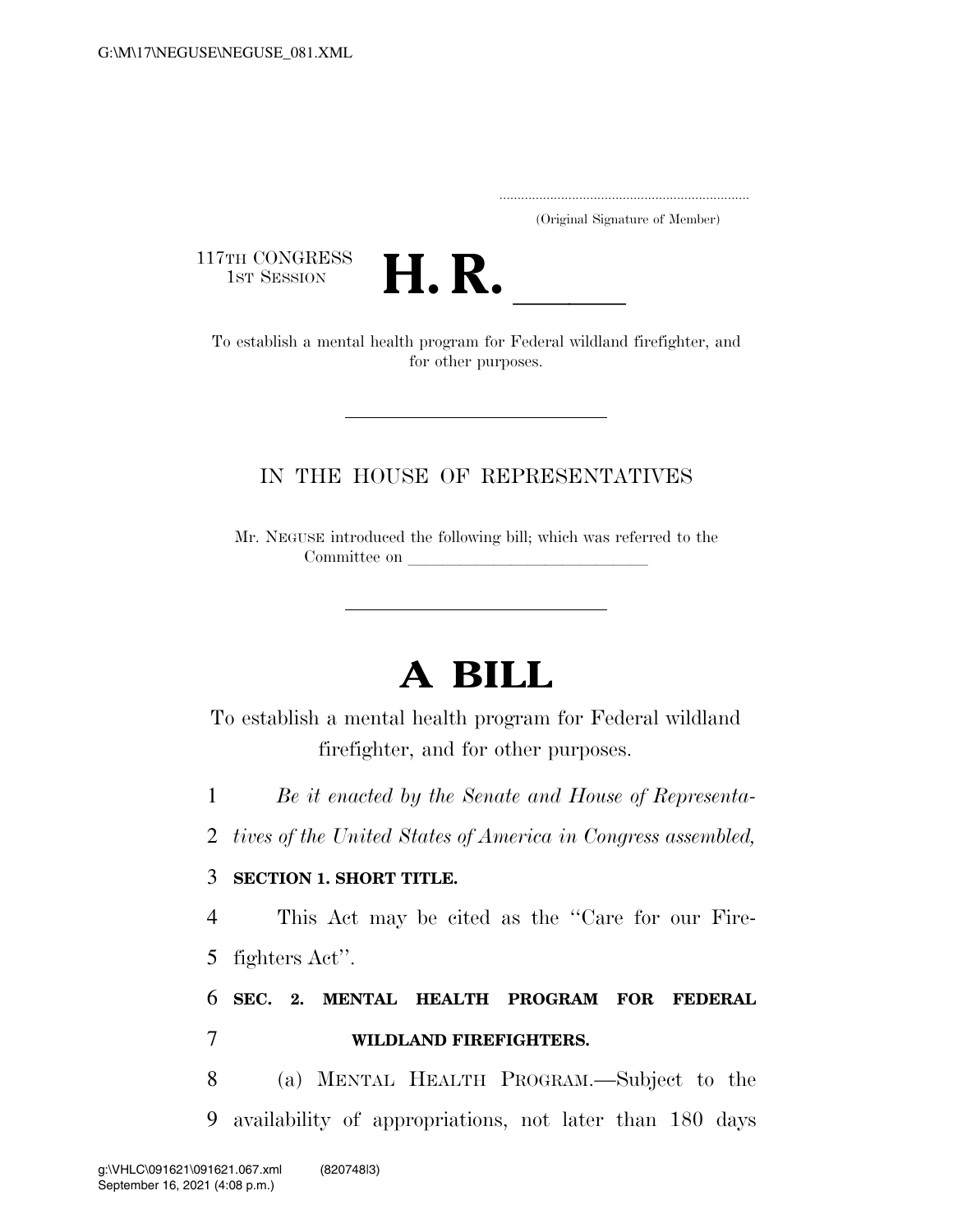after the date of enactment of this Act, the Secretaries of the Interior and Agriculture shall establish and carry out a program for Federal wildland firefighters for mental health awareness and support. Such program shall in-clude—

(1) a mental health awareness campaign;

 (2) a mental health education and training pro-gram that includes an on-boarding curriculum;

 (3) an extensive peer-to-peer mental health sup- port network for Federal wildland firefighters and 11 their immediate family;

 (4) expanding the Critical Incident Stress Man- agement Program through training, developing, and retaining a larger pool of qualified mental health professionals who are familiar with the experiences of the wildland firefighting workforce, and moni- toring and tracking mental health in the profession to better understand the scope of the issue and de-velop strategies to assist; and

 (5) establish and carry out a new and distinct mental health support service specific to Federal wildland firefighters and their immediate family, with culturally relevant and trauma-informed mental health professionals who are readily available and